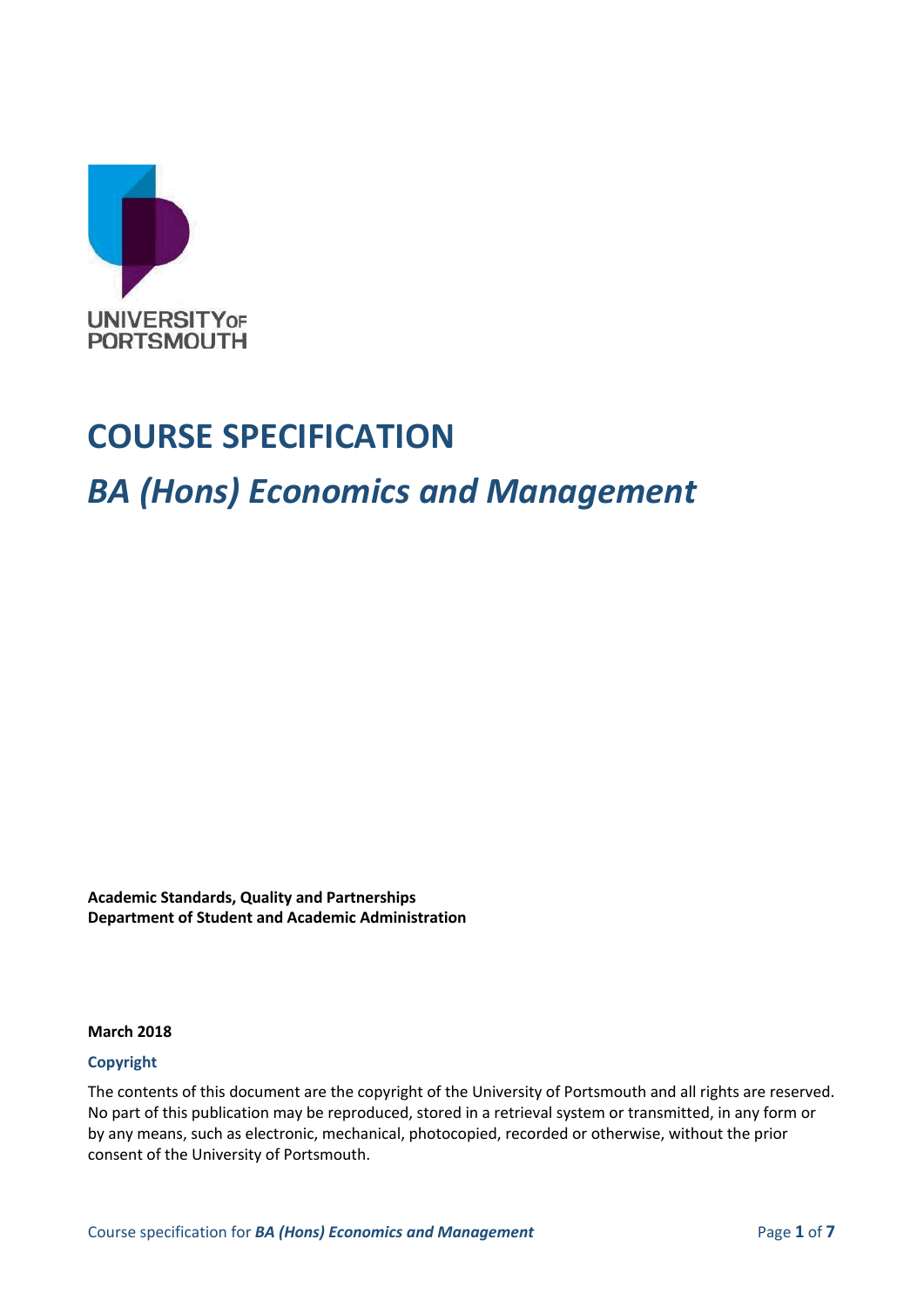# **COURSE SPECIFICATION**

Please refer to the [Course Specification Guidance Notes](http://www.port.ac.uk/departments/services/academicregistry/qmd/curriculum-framework-2019-20/filetodownload,201767,en.docx) for guidance on completing this document.

| <b>Course Title</b>                                                                                     | <b>BA (Hons) Economics and Management</b> |
|---------------------------------------------------------------------------------------------------------|-------------------------------------------|
| <b>Final Award</b>                                                                                      | <b>BA</b>                                 |
| Exit Awards                                                                                             | CertHE, DipHE                             |
| Course Code / UCAS code (if applicable)                                                                 | U2413PYC (C2413S) / L1N1                  |
| Mode of study                                                                                           | Full time                                 |
| Mode of delivery                                                                                        | Campus                                    |
| Normal length of course                                                                                 | 3 years, 4 years with placement           |
| Cohort(s) to which this course specification<br>applies                                                 | From September 2019 intake onwards        |
| <b>Awarding Body</b>                                                                                    | University of Portsmouth                  |
| <b>Teaching Institution</b>                                                                             | University of Portsmouth                  |
| Faculty                                                                                                 | Faculty of Business and Law               |
| School/Department/Subject Group                                                                         | <b>Economics and Finance</b>              |
| School/Department/Subject Group<br>webpage                                                              | <b>Portsmouth Business School</b>         |
| Course webpage including entry criteria                                                                 | <b>Economics and Management</b>           |
| Professional and/or Statutory Regulatory<br><b>Body accreditations</b>                                  | None                                      |
| <b>Quality Assurance Agency Framework for</b><br><b>Higher Education Qualifications (FHEQ)</b><br>Level | Level 6                                   |

This course specification provides a summary of the main features of the course, identifies the aims and learning outcomes of the course, the teaching, learning and assessment methods used by teaching staff, and the reference points used to inform the curriculum.

This information is therefore useful to potential students to help them choose the right course of study, to current students on the course and to staff teaching and administering the course.

Further detailed information on the individual modules within the course may be found in the relevant module descriptors and the Course Handbook provided to students on enrolment.

Please refer to the [Module Web Search](https://register.port.ac.uk/ords/f?p=111:1:0:::::) for further information on the course structure and modules.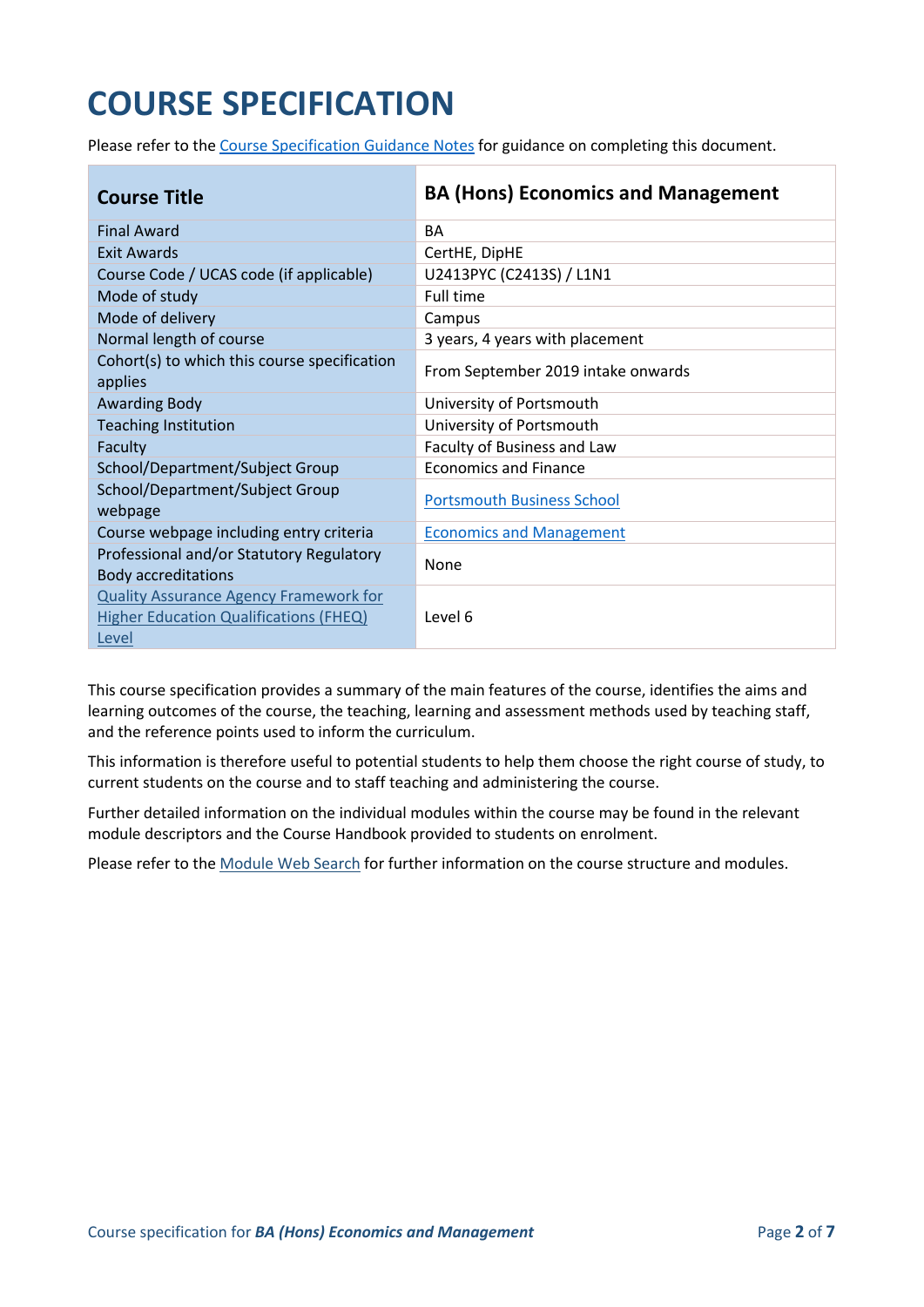# **Educational aims of the course**

The BA (Hons) Economics and Management course aims to equip students with skills and knowledge that will enable them to apply economic principles in a managerial or business setting. The modules which the student takes at level four are the same as those which are feature on several other undergraduate courses which are available within the Faculty of Business and Law, which allows students the flexibility to change courses at the end of their first year.

The broad, multidisciplinary nature of this course aligns with the desire for students to develop an entrepreneurial spirit and to address real business problems with confidence, integrity and social responsibility. Dedicated personal tutoring modules that are core to each level of study develop a sense of self-worth in students, preparing them for professional careers in areas relating to management, economics or other business-related fields. A significant majority of the teaching staff associated with the course undertake world class, impactful research in economics and other areas related to business and management. Research-informed teaching is therefore embedded throughout all levels of study.

More specifically, the course aims to:

• Provide an understanding of the operation and management of an organisation, as well as the workings of an economy;

- Build an awareness of the range of international economic issues confronted global organisations
- Instil values of corporate social responsibility and an appreciation of how this affects business practice
- Present a stimulating, challenging and rewarding environment;
- Contain a clearly defined core, which is accompanied by a range of optional units;
- Develop analytical, quantitative, research and communication skills;
- Allow students the opportunity to apply to undertake a work placement;

• Encourage personal development planning (PDP) through the operation of dedicated units and close collaboration with the University's Careers and Recruitment services.

## **Course Learning Outcomes and Learning, Teaching and Assessment Strategies**

The [Quality Assurance Agency for Higher Education \(QAA\)](http://www.qaa.ac.uk/en) sets out a national framework of qualification levels, and the associated standards of achievement are found in their [Framework for Higher Education](http://www.qaa.ac.uk/publications/information-and-guidance/publication/?PubID=2718#.WpmPXWrFL3i)  [Qualifications](http://www.qaa.ac.uk/publications/information-and-guidance/publication/?PubID=2718#.WpmPXWrFL3i) document.

The Course Learning Outcomes for this course are outlined in the tables below.

#### **A. Knowledge and understanding of:**

Graduates will have knowledge and understanding of economics and management. In order to show this, they will be able to:

| LO    | <b>Learning outcome</b>                                                   | <b>Learning and</b>                                                                                                 | <b>Assessment</b>                                                                                                             |
|-------|---------------------------------------------------------------------------|---------------------------------------------------------------------------------------------------------------------|-------------------------------------------------------------------------------------------------------------------------------|
| numbe |                                                                           | <b>Teaching methods</b>                                                                                             | <b>Methods</b>                                                                                                                |
| A1    | Demonstrate an understanding of core<br>economic theories and principles. | The theories,<br>principles and<br>techniques of<br>enquiry in<br>economics and<br>management are<br>introduced via | Understanding of<br>core principles is<br>assessed through<br>coursework<br>assignments<br>including essays,<br>reports, case |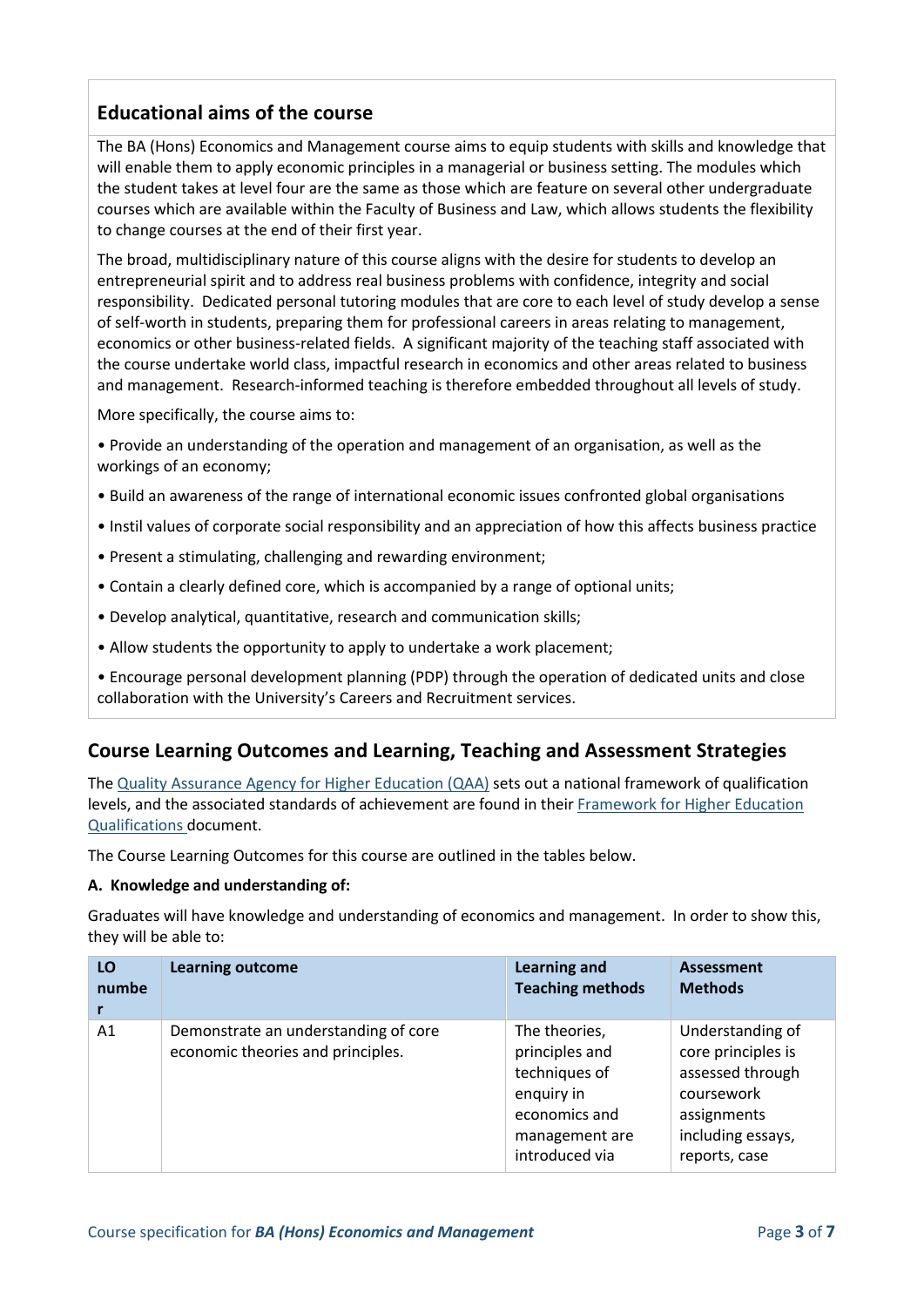| LO    | <b>Learning outcome</b>                                                                                    | <b>Learning and</b>                                                                                                               | <b>Assessment</b>                                                                                                                               |
|-------|------------------------------------------------------------------------------------------------------------|-----------------------------------------------------------------------------------------------------------------------------------|-------------------------------------------------------------------------------------------------------------------------------------------------|
| numbe |                                                                                                            | <b>Teaching methods</b>                                                                                                           | <b>Methods</b>                                                                                                                                  |
| A2    | Deploy established techniques of analysis and<br>enquiry within the fields of economics and<br>management. | lectures and<br>developed in<br>seminars,<br>workshops,<br>computer labs<br>tutorials and<br>through guided<br>independent study. | studies,<br>presentations and<br>online exercises. A<br>number of modules<br>supplement these<br>assessments with<br>summative<br>examinations. |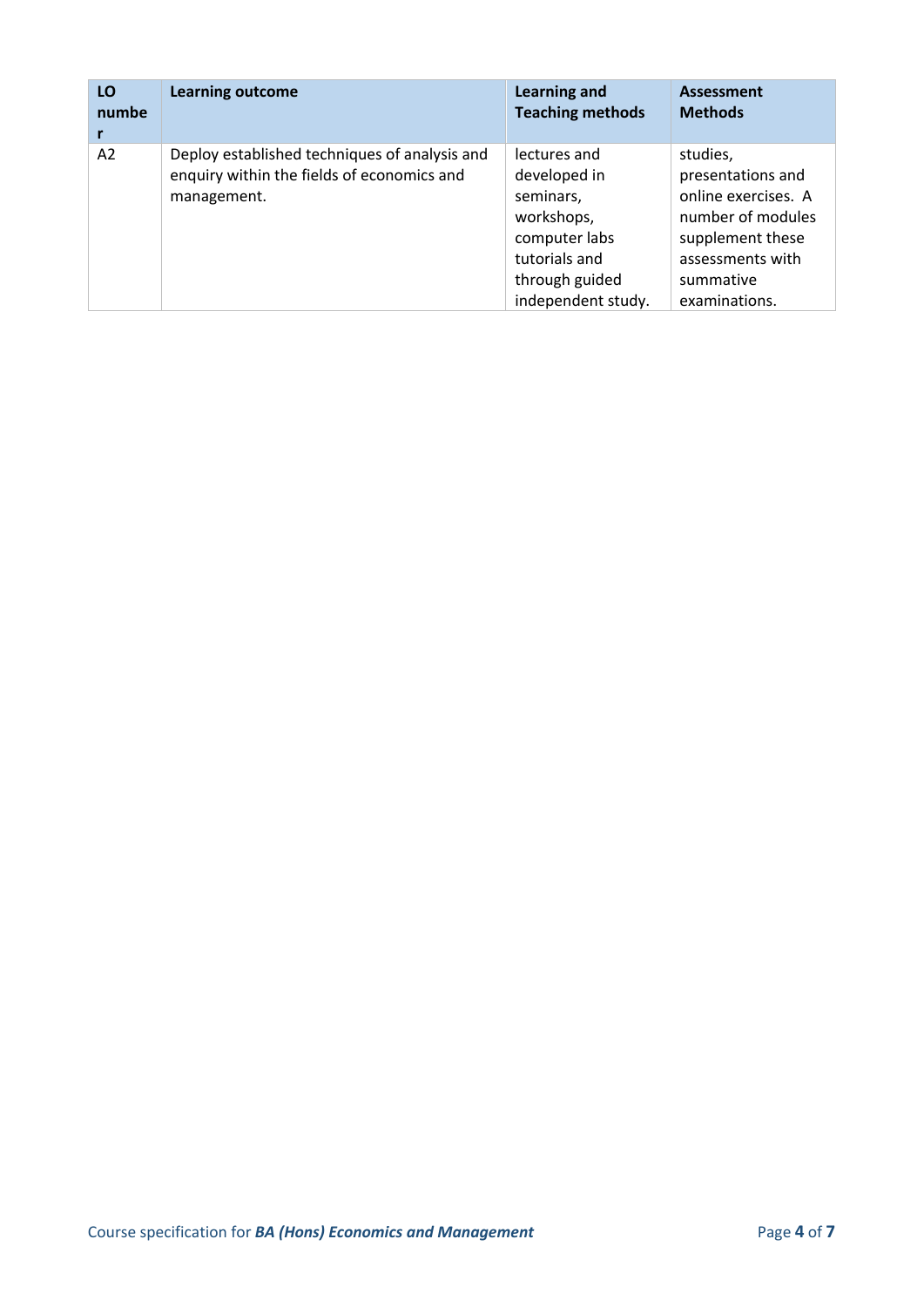#### **B. Cognitive (Intellectual or Thinking) skills, able to:**

| LO<br>numbe<br>r | <b>Learning outcome</b>                                                                                                                   | <b>Learning and</b><br><b>Teaching methods</b>                                                                                                                                                                                                                                                                                                                                                                                                                                                                                                    | <b>Assessment</b><br><b>Methods</b>                                                                                     |
|------------------|-------------------------------------------------------------------------------------------------------------------------------------------|---------------------------------------------------------------------------------------------------------------------------------------------------------------------------------------------------------------------------------------------------------------------------------------------------------------------------------------------------------------------------------------------------------------------------------------------------------------------------------------------------------------------------------------------------|-------------------------------------------------------------------------------------------------------------------------|
| <b>B1</b>        | Make appropriate use of academic and<br>scholarly materials to evaluate the plausibility<br>of assertions in light of empirical evidence. | Students are<br>Students are<br>required to make<br>extensive use of<br>academic and<br>via written<br>scholarly materials<br>assignments<br>as part of their<br>guided independent<br>study. Critical<br>reports. Students<br>evaluation skills are<br>are assessed in<br>primarily taught<br>through small group<br>sessions including<br>a combination of<br>seminars, tutorials,<br>workshops and<br>examinations,<br>computer labs.<br>These sessions build<br>presentations.<br>upon the core<br>understanding<br>developed in<br>lectures. | assessed in their use<br>of scholarly material<br>including literature<br>reviews, essays and<br>critical evaluation of |
| <b>B2</b>        | Critically evaluate the implications of different<br>industry structures and forms of competition<br>on market outcomes.                  |                                                                                                                                                                                                                                                                                                                                                                                                                                                                                                                                                   | subject-specific and<br>wider issues through<br>essays, reports and                                                     |

Graduates will have critical thinking skills. In order to show this, they will be able to:

#### **C. Practical (Professional or Subject) skills, able to:**

Graduates will be problem solvers with a creative, entrepreneurial mindset. In order to show this, they will be able to:

| LO<br>numbe<br>r | <b>Learning outcome</b>                                                                 | <b>Learning and</b><br><b>Teaching methods</b>                                                                                                                                                                                                                                                                                                                                        | <b>Assessment</b><br>methods                                                       |                                                                                 |
|------------------|-----------------------------------------------------------------------------------------|---------------------------------------------------------------------------------------------------------------------------------------------------------------------------------------------------------------------------------------------------------------------------------------------------------------------------------------------------------------------------------------|------------------------------------------------------------------------------------|---------------------------------------------------------------------------------|
| C <sub>1</sub>   | Analyse a realistic problem and develop<br>creative solutions.                          | Students gain<br>experience of problem<br>solving in small group<br>sessions such as<br>studies and set<br>seminars, workshops,<br>exercises<br>tutorials and<br>offline and online.<br>computer labs.<br>Techniques for<br>problem solving are<br>required to<br>introduced in lectures<br>demonstrate<br>and developed<br>skills in written<br>through guided<br>independent study. |                                                                                    | Problem-solving<br>assessments include<br>examinations, case<br>undertaken both |
| C <sub>2</sub>   | Apply appropriate methods to solve a<br>problem relating to economics or<br>management. |                                                                                                                                                                                                                                                                                                                                                                                       | Students are also<br>problem-solving<br>assignments such as<br>essays and reports. |                                                                                 |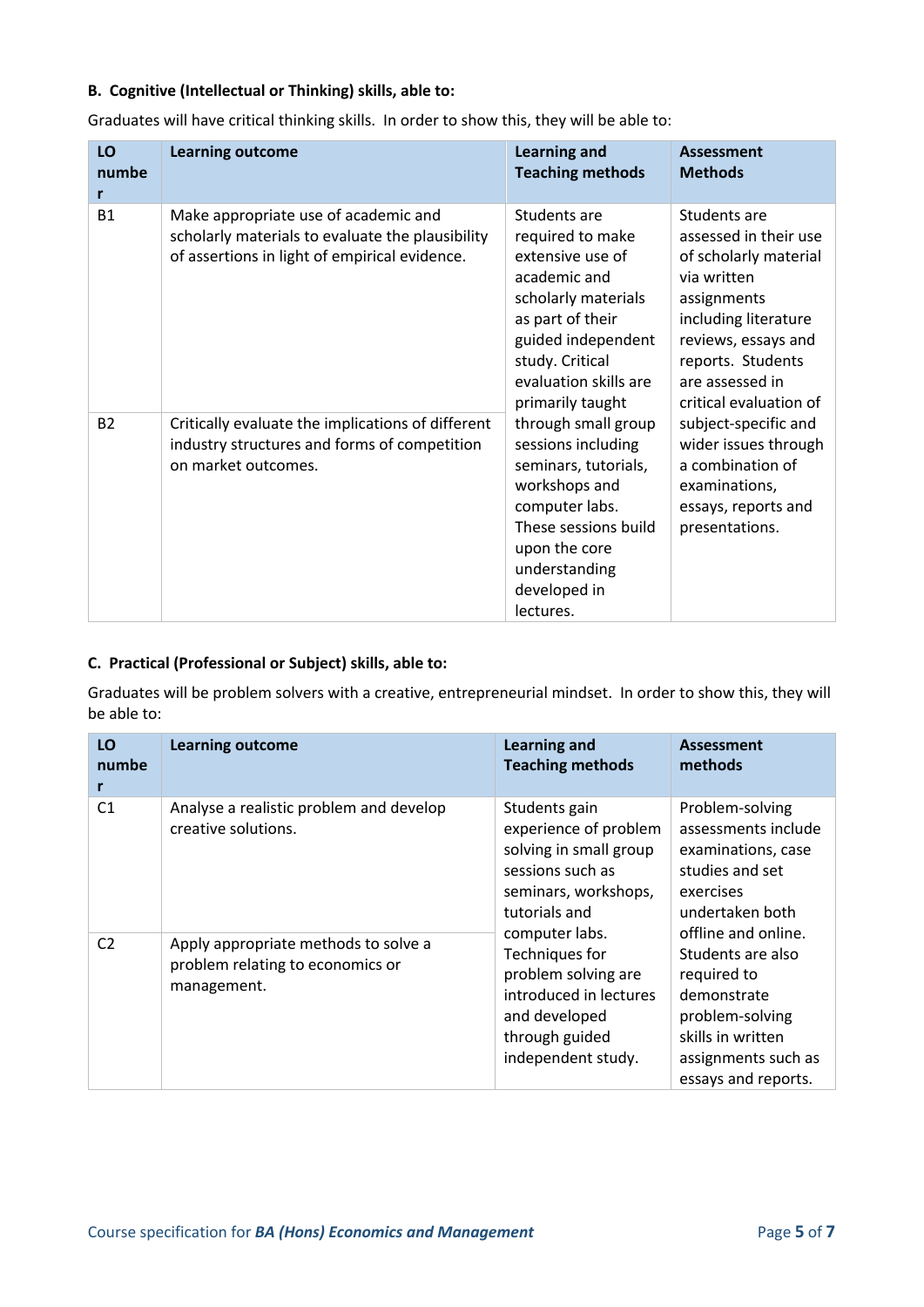#### **D. Transferrable (Graduate and Employability) skills, able to:**

| LO<br>numbe<br>r | <b>Learning outcome</b>                                                                                                                            | <b>Learning and</b><br><b>Teaching methods</b>                                                                                                                                                                                                                                                                                                                                                                                                                                                               | <b>Assessment</b><br>methods                                                                                                                                  |
|------------------|----------------------------------------------------------------------------------------------------------------------------------------------------|--------------------------------------------------------------------------------------------------------------------------------------------------------------------------------------------------------------------------------------------------------------------------------------------------------------------------------------------------------------------------------------------------------------------------------------------------------------------------------------------------------------|---------------------------------------------------------------------------------------------------------------------------------------------------------------|
| D <sub>1</sub>   | Deliver an effective oral presentation.                                                                                                            | Transferrable and<br>A range of<br>communication skills<br>are taught through<br>are assessed<br>group and personal<br>through the<br>tutorials.<br>completion of<br>International and<br>personal<br>development<br>corporate social<br>responsibility issues<br>are introduced to<br>students in lectures<br>study. These<br>portfolios are<br>and through guided<br>independent study.<br>They are further<br>developed in<br>seminars, workshops<br>presentations,<br>and computer labs.<br>reports, set | transferrable skills                                                                                                                                          |
| D <sub>2</sub>   | Produce a clear, well-written report<br>containing an analysis of available evidence.                                                              |                                                                                                                                                                                                                                                                                                                                                                                                                                                                                                              | planning portfolios<br>at each level of                                                                                                                       |
| D <sub>3</sub>   | Show understanding of the impact of<br>international issues in a piece of written<br>work.                                                         |                                                                                                                                                                                                                                                                                                                                                                                                                                                                                                              | supplemented by<br>other forms of<br>coursework such as                                                                                                       |
| D <sub>4</sub>   | Show understanding of issues relating to<br>corporate social responsibility and how it<br>might influence decision making within<br>organisations. |                                                                                                                                                                                                                                                                                                                                                                                                                                                                                                              | exercises and<br>written essays.<br>Students are also<br>assessed in their<br>understanding of<br>international and<br>CSR issues in written<br>examinations. |

Graduates will be effective communicators. In order to show this, they will be able to:

# **Academic Regulations**

The current University of Portsmouth [Academic Regulations](http://policies.docstore.port.ac.uk/policy-107.pdf?_ga=2.44997668.1234197307.1599461794-2095434147.1584443378) will apply to this course.

# **Support for Student Learning**

The University of Portsmouth provides a comprehensive range of support services for students throughout their course, details of which are available at the [MyPort](http://myport.ac.uk/) student portal.

In addition to these University support services this course also provides support to students in the form of personal tutors who guide students through personal development planning, as well as a dedicated course management team and regular office hours offered by all members of academic staff. Students are also supported in the development of study skills by a Faculty Study Support Team and have the opportunity to receive additional help and support with quantitative subjects via the university's Maths Café programme.

# **Evaluation and Enhancement of Standards and Quality in Learning and Teaching**

The University of Portsmouth undertakes comprehensive monitoring, review and evaluation of courses within clearly assigned staff responsibilities. Student feedback is a key feature in these evaluations, as represented in our [Policy for Listening to and Responding to the Student Voice](http://policies.docstore.port.ac.uk/policy-069.pdf) where you can also find further information.